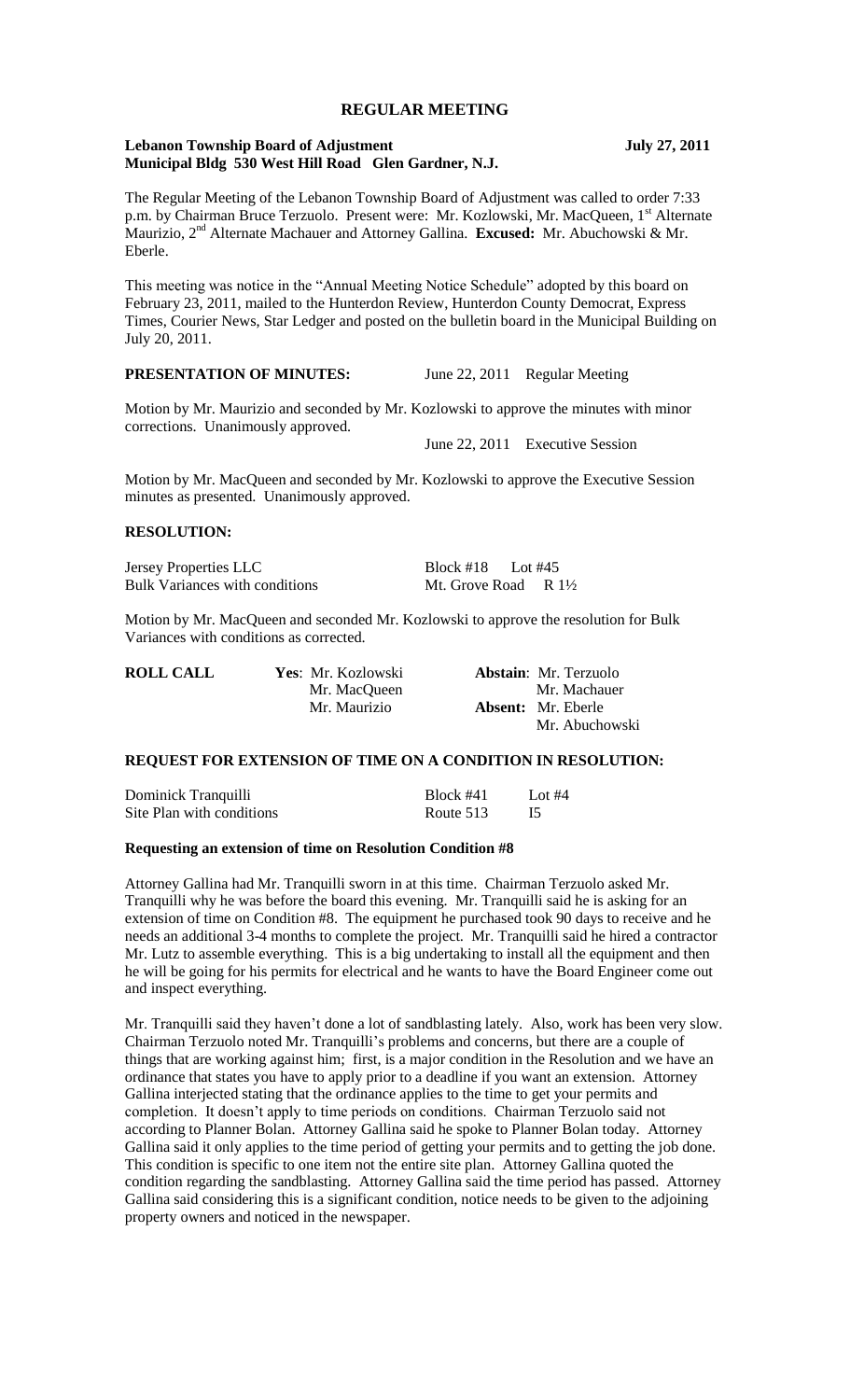#### **Lebanon Township Board of Adjustment July 27, 2011 Page 2**

Chairman Terzuolo asked if the board had any questions. Mr. Machauer asked Mr. Tranquilli if he had a delay with the delivery of the equipment or the ability to put it together. Mr. Tranquilli said yes it took him 90 days to get the equipment. Mr. Machauer asked Mr. Tranquilli how long did he know that he would go pass the deadline. Mr. Tranquilli said about a month ago. Mr. Tranquilli said he pushed the vendors as fast as he could and told them he had a time frame of getting this done. Mr. Machauer asked if his attorney had advised him as to the ramification of not meeting the deadline and having to notice for this in the proper manner. Mr. Tranquilli said yes his attorney had told him and the equipment showed up 80 days later. Mr. Machauer said that someone has dropped the ball and now Mr. Tranquilli is here and it is a problem. Attorney Gallina noted if the board decides that this is a significant condition, then notice will have to be given. Chairman Terzuolo asked the board their feelings on this issue. Mr. Maurizio said he is in agreement with Mr. MacQueen and Chairman Terzuolo that this condition is significant and needs to be noticed. Mr. Kozlowski also agreed it had to be noticed and remembered that these conditions had been discussed at length. Attorney Gallina stated this would have to be done by noticing the property owners within 200' and putting a notice in the newspaper stating that the applicant is applying to the board for an amendment to certain conditions in the Resolution citing what those conditions are.

Mr. Kozlowski asked Mr. Tranquilli how much time he was looking for with this extension. Mr. Tranquilli said he would need at least 3 to 4 more months. Mr. Tranquilli said he has the equipment and he has to buy some electrical panels. Mr. Tranquilli said he contacted Ms. Glashoff to get on the agenda for an extension. He then found out that Attorney Gallina was on vacation and by the time he knew I had to put it in the newspaper it was too late. Mr. Tranquilli said he can consolidate the blasting into four days. Mr. MacQueen asked what is the board's other option for him to comply now. Mr. MacQueen said right now Mr. Tranquilli has not fulfilled his obligation to the Resolution and wanted to know why the Zoning Officer has not gone to the site. Ms. Glashoff interjected stating that the Zoning Officer was going to wait until after tonight's meeting to see what the board was going to do. Attorney Gallina said the board does not have jurisdiction to act on this request tonight.

Chairman Terzuolo asked if we need a motion. Attorney Gallina said yes stating the motion would be "that the board does not have jurisdiction to hear the request because it is asking for an amendment to a significant condition and no notice has been given and the board can not jurisdictionally grant the request". Ms. Glashoff asked if Mr. Tranquilli needs to bring his attorney next time. Attorney Gallina said no since the Site Plan application is in his name. Chairman Terzuolo asked for a motion at this time. Motion by Mr. Kozlowski and seconded by Mr. Maurizio to deny the request because the board does not have jurisdiction to grant an amendment to a significant condition in the resolution since notice to the property owners and notice in the newspaper was not given.

| <b>ROLL CALL</b> | Yes: Mr. Kozlowski Mr. Maurizio | <b>Absent:</b> Mr. Abuchowski |
|------------------|---------------------------------|-------------------------------|
|                  | Mr. MacQueen Mr. Machauer       | Mr. Eberle                    |
|                  | Mr. Terzuolo                    | Mr. Nagie                     |
|                  |                                 | Mr. Perry                     |

**Attorney Gallina will prepare a Resolution to be on the agenda for the next regular meeting of the board on August 24, 2011.**

### **PRESENTATION OF BILLS:**

| a. John Gallina, Esq.              | $$230.00 -$ Attend Meeting $6/22/2011$  |
|------------------------------------|-----------------------------------------|
|                                    | $$287.50 - Litigation$ (Edwards)        |
|                                    | \$373.75 - Escrow (Jersey Properties)   |
|                                    | \$115.00 - Escrow (Garden Solar)        |
|                                    | \$143.75 - Escrow (Transtar/Tranquilli) |
| b. Court Stenographer              | $$200.00 -$ Attend Meeting $7/27/2011$  |
| c. Hunterdon Cty P/Z Lunch/Seminar | \$ 25.00 - Gail Glashoff, Bd Secretary  |
|                                    | Total: \$1,375.00                       |

Motion by Mr. MacQueen and seconded by Mr. Maurizio to approve the bills as presented. Unanimously approved.